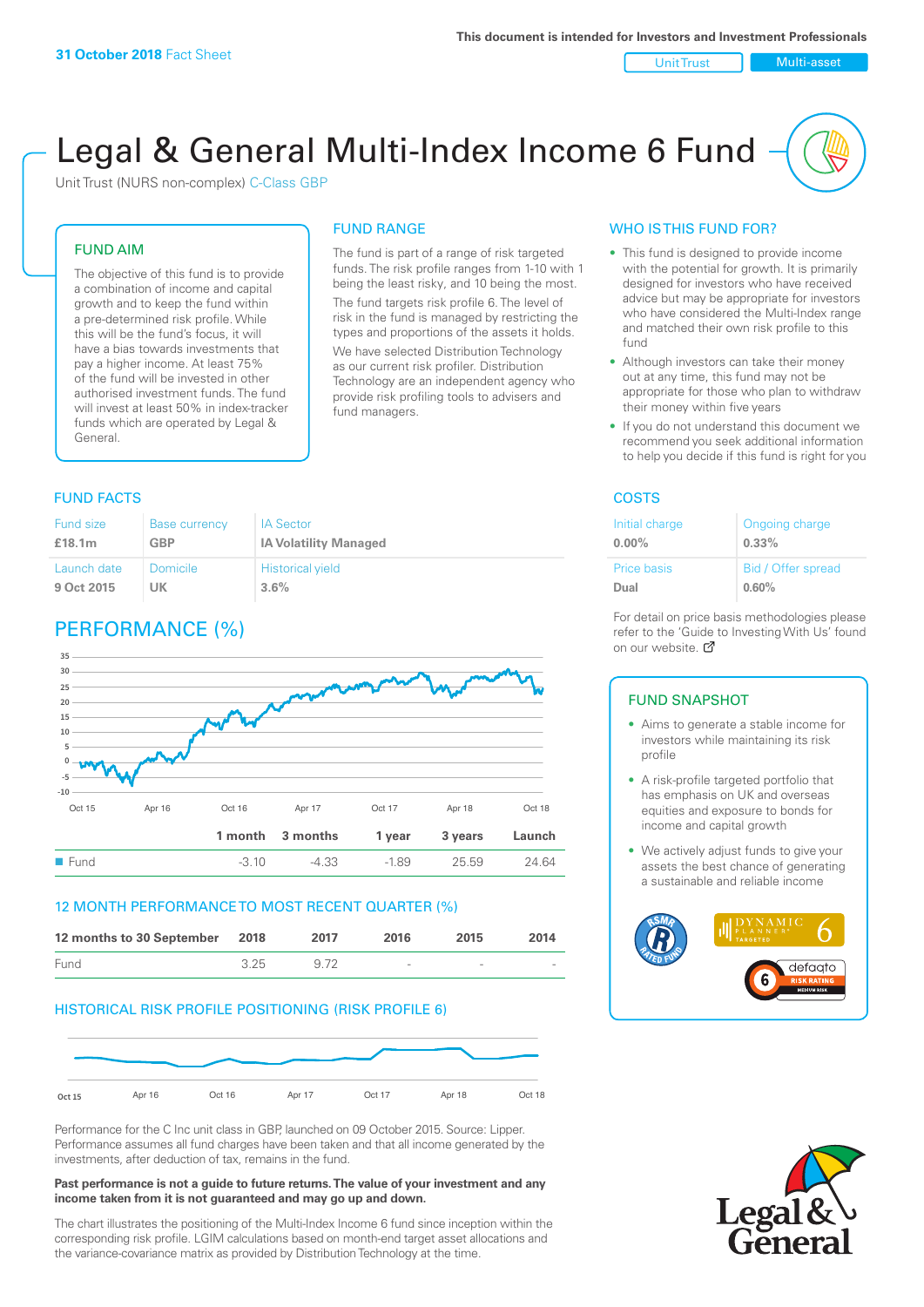## Legal & General Multi-Index Income 6 Fund

Unit Trust (NURS non-complex) C-Class GBP

## PORTFOLIO BREAKDOWN

All data source LGIM unless otherwise stated. Totals may not sum due to rounding.





## FUND MANAGERS

The fund managers have responsibility for managing the multi-index fund range. They are part of the Multi-Asset Funds (MAF) team in LGIM. This team focuses on designing and managing multi-asset funds that are tailored to match the specific objectives of various client types. The team sits within a wider Asset Allocation team which combines both depth of experience with a broad range of expertise from different fields, including fund management, investment consulting and risk management roles.

## TOP 10 HOLDINGS (%)

| <b>L&amp;G UK Index Trust</b>                                    | 9.1 |
|------------------------------------------------------------------|-----|
| iShares UK Dividend UCITS ETF                                    | 8.5 |
| L&G Emerging Markets Government Bond (Local Currency) Index Fund | 8.1 |
| L&G Emerging Markets Government Bond (US\$) Index Fund           | 8.0 |
| L&G US Index Trust                                               | 7.5 |
| L&G European Index Trust                                         | 5.9 |
| L&G High Income Trust                                            | 5.9 |
| L&G Global Emerging Markets Index Fund                           | 5.6 |
| <b>L&amp;G Pacific Index Trust</b>                               | 5.5 |
| <b>L&amp;G UK Property Fund</b>                                  | 4.5 |